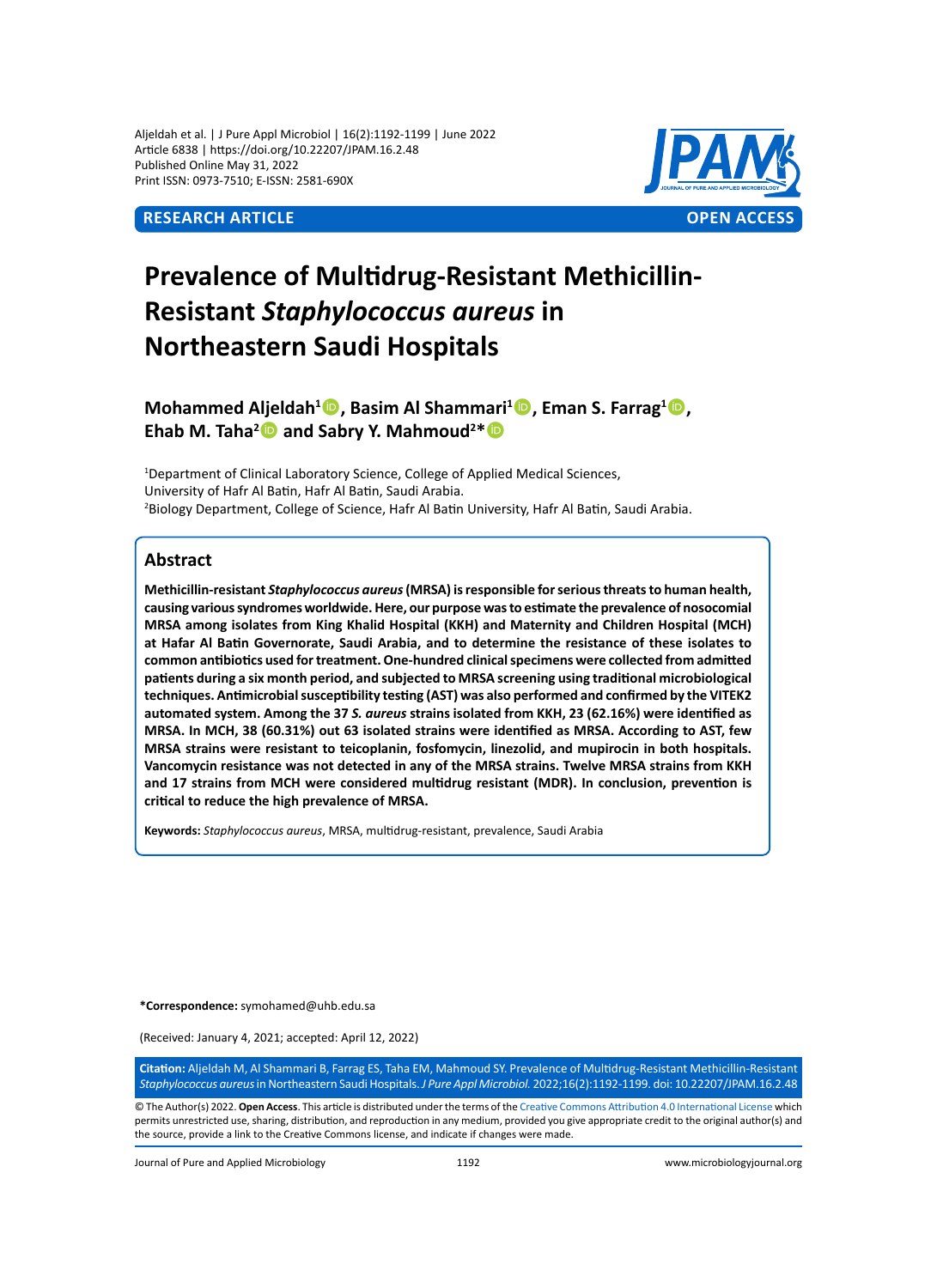#### **Introduction**

*S. aureus* is one of the most important nosocomial pathogenic agents worldwide. It can cause a wide range of infections, especially meningitis, endocarditis, and bloodstream infections, which are often fatal in nature.<sup>1</sup> S. *aureus* infections are particularly difficult to treat due to increased resistance to antimicrobial drugs. Methicillin-resistant *S. aureus* (MRSA) has become the world's leading source of antimicrobialresistant health care-associated infections (European Centre for Disease Prevention and Control).2

Many MRSA isolates become multidrugresistant (MDR), which are only susceptible to glycopeptide antibiotics such as vancomycin.<sup>3</sup> Possible risk factors involved in the acquisition of MDR-MRSA emergence include the use of antibiotics, lack of knowledge, being on antibiotics before arriving to the hospital, prolonged hospitalization, and indiscriminate.<sup>4</sup> MRSA infections are now widespread and epidemic in hospitals and long-term health facilities worldwide, and the distribution of these isolates allows further transmission.<sup>5,6</sup> This emphasizes the need to consider the prevalence of MRSA and its antimicrobial profile to select effective empirical treatments and control measures.

In Saudi Arabia, the prevalence of MRSA among *S. aureus* isolates varies widely across regions and has shown temporal increases. Low MRSA prevalence (5–7.5%) was regularly observed in the early 1990s, rising dramatically to 91% after 1995.<sup>7</sup> The average prevalence of MRSA in Saudi Arabia was 29.9% from January 1990 to April 2011.<sup>8</sup> Recently, the overall Saudi MRSA prevalence rate was 35.6% from a pooled estimate of 22,793 *S. aureus* strains collected between 2002 and  $2012.<sup>9</sup>$ 

The present study was conducted to estimate the preva¬lence of MRSA isolates from Hafar Al-Batin hospitals and determine their antimicrobial resistance profiles.

#### **MATERIALS AND METHODS**

A total of 100 non-replicate clinical strains of *S. aureus* were isolated from various specimens of patients admitted to the King Khalid Hospital (KKH) and Maternity and Children

Hospital (MCH), Hafar Al-Batin, Eastern Region, Saudi Arabia between July 2019 and December 2019. The sources of the strains were pus, blood, urine wound swab, purulent discharge, sputum, ear swab, nasal swab, throat swap, abscesses, catheter tip, and suction tip, which were obtained from patients who had been hospitalized for more than 48 h. Ethical approval was obtained from the Institutional Review Board (IRB) committee of Hafar Al-Batin (approval Number: 67) and the committee registration with King Abdulaziz City for Science and Technology (KACST), Kingdom of Saudi Arabia (No. H-05-FT-083).

All clinical specimens were cultured on blood agar and mannitol salt agar plates and incubated at 35°C for 24 to 48 h. Isolated bacteria were identified according to colonial and microscopic morphology, Gram staining, as well as catalase, coagulase (using rabbit plasma), Slidex Staph plus (SSP) latex reagent (bioMerieux France), DNase, and Mannitol fermentation tests.<sup>10</sup> All isolates positive for these tests were identified as *S. aureus*.

Based on the Clinical Laboratory Standards Institute guidelines,<sup>11</sup> all *S. aureus* isolates were tested for methicillin resistance using oxacillin screen agar and cefoxitin disc diffusion tests. Furthermore, the Kirby Bauer Disc Diffusion test has been introduced for routine antimicrobial susceptibility testing (AST) of traditional and

**Table 1.** Distribution of MRSA among clinical specimens (n= 100) collected from King Khalid (KKH) and Maternity and children hospital (MCH)

| Specimen (n)           | KKH |             | мсн            |      |
|------------------------|-----|-------------|----------------|------|
|                        | No. | <b>MRSA</b> | No.            | MRSA |
| Pus (10)               | 1   | 1           | 9              | 5    |
| <b>Blood</b> (10)      | 10  | 6           |                |      |
| Urine $(1)$            |     |             | 1              | n    |
| Wound (46)             | 14  | 8           | 32             | 22   |
| Purulent discharge (3) | 3   | 1           |                |      |
| Sputum (1)             | 1   | 1           |                |      |
| Ear $(1)$              | 1   | 1           |                |      |
| Nasal (6)              |     |             | 6              | 3    |
| Throat (2)             |     |             | $\mathfrak{p}$ | 1    |
| Abscesses (10)         |     |             | 10             | 7    |
| Suction and            | 7   | 5           | 3              | n    |
| Catheter (10)          |     |             |                |      |
| Total                  | 37  | 23          | 63             | 38   |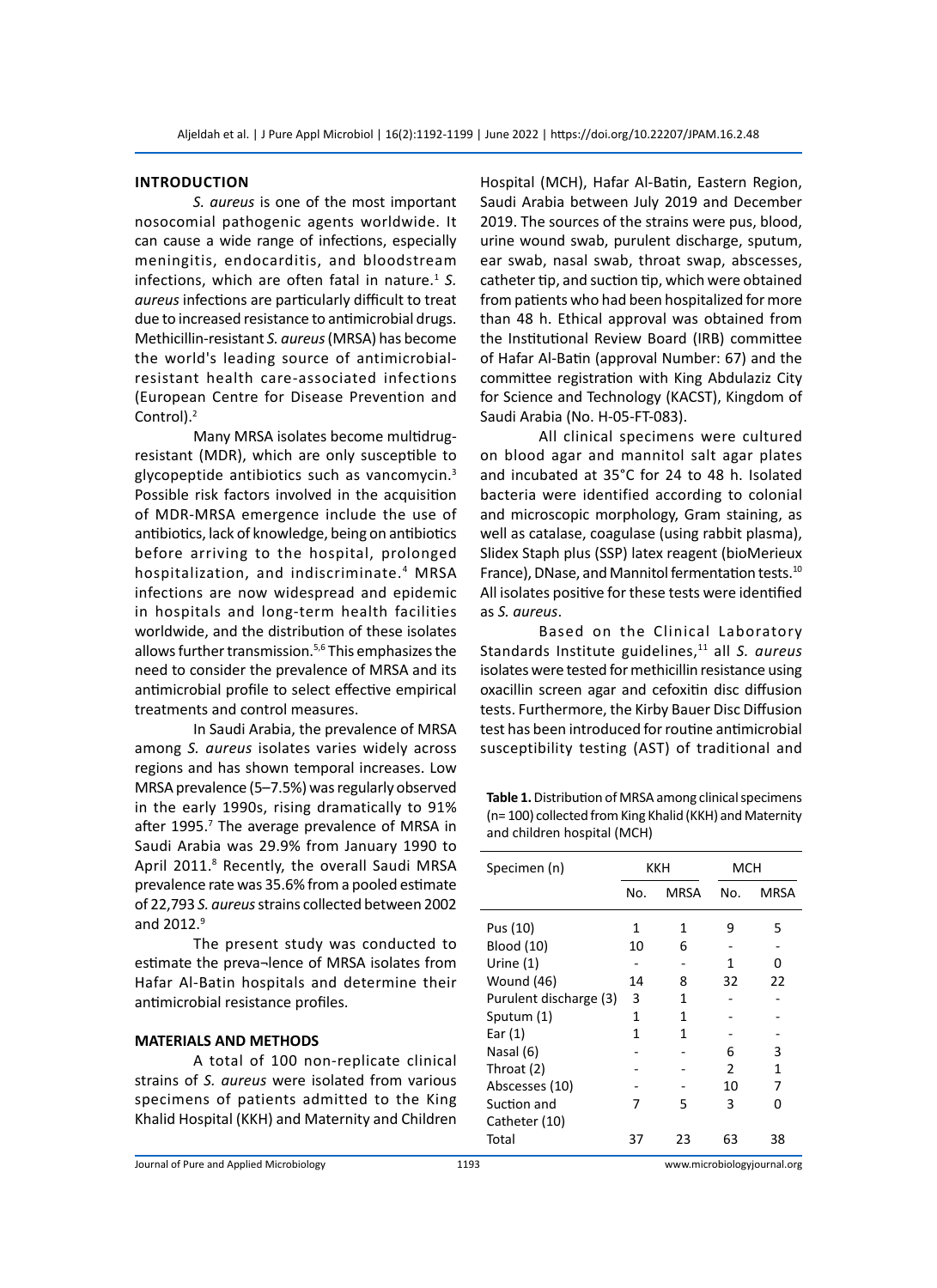|  | Aljeldah et al.   J Pure Appl Microbiol   16(2):1192-1199   June 2022   https://doi.org/10.22207/JPAM.16.2.48 |
|--|---------------------------------------------------------------------------------------------------------------|
|--|---------------------------------------------------------------------------------------------------------------|

| Antibiotics         |             | Sensitivity<br>(%) | CI            | Resistance<br>(%) | <b>CI</b>     |  |
|---------------------|-------------|--------------------|---------------|-------------------|---------------|--|
| Cefoxitin           | <b>MRSA</b> | 0(0.0)             | $0.00 - 0.14$ | 23 (100)          | $0.86 - 1.00$ |  |
|                     | <b>MSSA</b> | 14 (100)           | $0.78 - 1.00$ | 0(0.0)            | $0.00 - 0.22$ |  |
| Clindamycin         | <b>MRSA</b> | 10 (43.5)          | $0.26 - 0.63$ | 13 (56.5)         | 0.37-0.74     |  |
|                     | <b>MSSA</b> | 10 (71.4)          | $0.45 - 0.88$ | 4(28.6)           | $0.12 - 0.55$ |  |
| Erythromycin        | <b>MRSA</b> | 9(39.1)            | $0.22 - 0.59$ | 14 (60.9)         | $0.41 - 0.78$ |  |
|                     | <b>MSSA</b> | 10(71.4)           | $0.45 - 0.88$ | 4(28.6)           | $0.12 - 0.55$ |  |
| Fosfomycin          | <b>MRSA</b> | 22 (95.7)          | $0.76 - 0.99$ | 1(4.3)            | $0.01 - 0.21$ |  |
|                     | <b>MSSA</b> | 13 (92.9)          | $0.69 - 0.99$ | 1(7.1)            | 0.013-0.31    |  |
| <b>Fusidic Acid</b> | <b>MRSA</b> | 12 (52.2)          | 0.33-0.71     | 11 (47.8)         | $0.27 - 0.67$ |  |
|                     | <b>MSSA</b> | 11 (78.6)          | $0.52 - 0.92$ | 3(21.4)           | $0.08 - 0.48$ |  |
| Gentamicin          | <b>MRSA</b> | 18 (78.3)          | $0.58 - 0.90$ | 5(21.7)           | $0.09 - 0.42$ |  |
|                     | <b>MSSA</b> | 14 (100)           | $0.78 - 1.00$ | 0(0.0)            | $0.00 - 0.22$ |  |
| Levofloxacin        | <b>MRSA</b> | 18 (78.3)          | $0.58 - 0.90$ | 5(21.7)           | $0.09 - 0.42$ |  |
|                     | <b>MSSA</b> | 10 (71.4)          | $0.45 - 0.88$ | 4(28.6)           | $0.12 - 0.55$ |  |
| Linezolid           | <b>MRSA</b> | 20 (87)            | $0.68 - 0.95$ | 3(13.0)           | $0.05 - 0.32$ |  |
|                     | <b>MSSA</b> | 14 (100)           | $0.78 - 1.00$ | 0(0.0)            | $0.00 - 0.22$ |  |
| Moxifloxacin        | <b>MRSA</b> | 16 (69.6)          | $0.49 - 0.84$ | 7(30.4)           | $0.16 - 0.51$ |  |
|                     | <b>MSSA</b> | 10 (71.4)          | $0.45 - 0.88$ | 4(28.6)           | $0.12 - 0.55$ |  |
| Mupirocin           | <b>MRSA</b> | 20 (87)            | $0.68 - 0.95$ | 3(13.0)           | $0.05 - 0.32$ |  |
|                     | <b>MSSA</b> | 14 (100)           | $0.78 - 1.00$ | 0(0.0)            | $0.00 - 0.22$ |  |
| Oxacillin           | <b>MRSA</b> | 0(0.0)             | $0.00 - 0.14$ | 23 (100)          | $0.86 - 1.00$ |  |
|                     | <b>MSSA</b> | 14 (100)           | $0.78 - 1.00$ | 0(0.0)            | $0.00 - 0.22$ |  |
| Penicillin          | <b>MRSA</b> | 0(0.0)             | $0.00 - 0.14$ | 23 (100)          | $0.86 - 1.00$ |  |
|                     | <b>MSSA</b> | 14 (100)           | $0.78 - 1.00$ | 0(0.0)            | $0.00 - 0.22$ |  |
| Rifampin            | <b>MRSA</b> | 21(91.3)           | $0.73 - 0.98$ | 2(8.7)            | $0.02 - 0.27$ |  |
|                     | <b>MSSA</b> | 13 (92.9)          | $0.69 - 0.99$ | 1(7.1)            | $0.01 - 0.31$ |  |
| Teicoplanin         | <b>MRSA</b> | 22 (95.7)          | $0.79 - 0.99$ | 1(4.3)            | $0.01 - 0.21$ |  |
|                     | <b>MSSA</b> | 14 (100)           | $0.78 - 1.00$ | 0(0.0)            | $0.00 - 0.22$ |  |
| Tetracycline        | <b>MRSA</b> | 15 (65.2)          | $0.45 - 0.81$ | 8(34.8)           | $0.19 - 0.55$ |  |
|                     | <b>MSSA</b> | 14 (100)           | $0.78 - 1.00$ | 0(0.0)            | $0.00 - 0.22$ |  |
| Trimeth/Sulfa       | <b>MRSA</b> | 20 (87)            | 0.68-0.95     | 3(13.0)           | $0.05 - 0.32$ |  |
|                     | <b>MSSA</b> | 14 (100)           | $0.78 - 1.00$ | 0(0.0)            | $0.00 - 0.22$ |  |
| Vancomycin          | <b>MRSA</b> | 23 (100)           | $0.86 - 1.00$ | 0(0.0)            | $0.00 - 0.14$ |  |
|                     | <b>MSSA</b> | 14 (100)           | $0.78 - 1.00$ | 0(0.0)            | $0.00 - 0.22$ |  |

**Table 2.** Antibiotics resistance pattern of MRSA (n=23) and MSSA (n=14) isolates from King Khalid hospital

CI = Confidence Interval.

recently introduced antibiotics based on CLSI recommendations (2012 and 2014). The VITEK 2 automated system was used to confirm the results of strain identification and AST according to the instructions of the manufacturer (bioMerieux France).

MRSA incidence was calculated as: total number of intermediate and resistant isolates/ total number of isolates. Isolates resistant to penicillin, oxacillin, and cefoxitin plus three or more classes of the antibiotics used in this study were considered MDR.12 Antimicrobial susceptibility rates are presented with 95% confidence interval values.

All data were examined using iBM SPSS version 21.0. Frequencies were calculated for categorical variables. The Chi-square test was used to analyze significant differences at a 95% confidence level. Statistical significance was set at *p* < 0.01, unless otherwise noted.

Journal of Pure and Applied Microbiology 1194 www.microbiologyjournal.org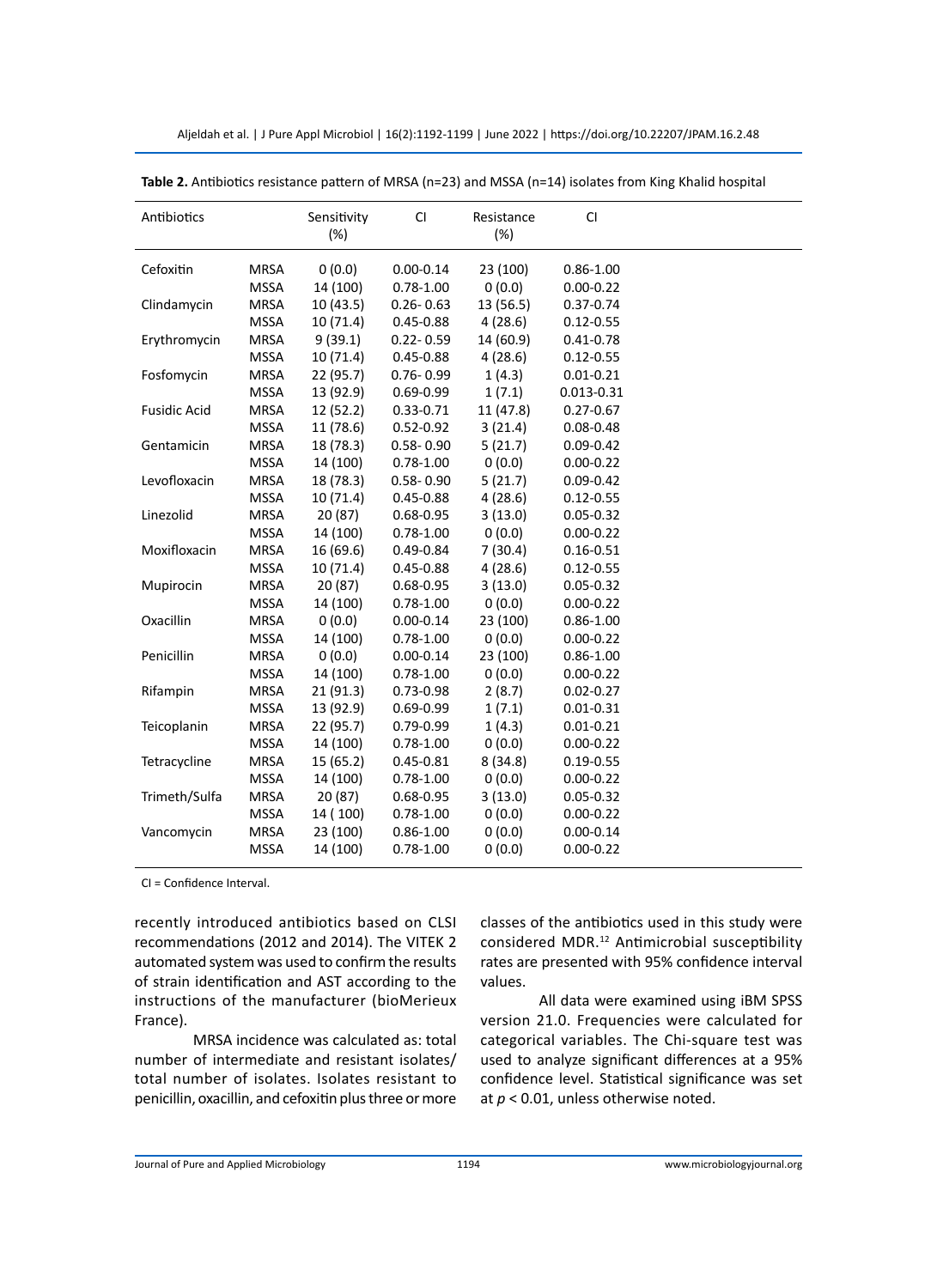| Antibiotics         |             | Sensitivity<br>(%) | <b>CI</b>     | Resistance<br>(%) | CI            |  |
|---------------------|-------------|--------------------|---------------|-------------------|---------------|--|
| Cefoxitin           | <b>MRSA</b> | 0(0.0)             | $0.00 - 0.09$ | 38 (100)          | $0.91 - 1.00$ |  |
|                     | <b>MSSA</b> | 25 (100)           | $0.87 - 1.00$ | 0(0.0)            | $0.00 - 0.13$ |  |
| Clindamycin         | <b>MRSA</b> | 29 (76.3)          | $0.61 - 0.87$ | 9(23.7)           | $0.13 - 0.39$ |  |
|                     | <b>MSSA</b> | 24 (96.0)          | $0.80 - 0.99$ | 1(4.0)            | $0.01 - 0.19$ |  |
| Erythromycin        | <b>MRSA</b> | 29 (76.3)          | $0.61 - 0.87$ | 9(23.7)           | $0.13 - 0.39$ |  |
|                     | <b>MSSA</b> | 18 (72.0)          | $0.52 - 0.86$ | 7(28.0)           | $0.14 - 0.48$ |  |
| Fosfomycin          | <b>MRSA</b> | 38 (100)           | $0.91 - 1.00$ | 0(0.0)            | $0.00 - 0.09$ |  |
|                     | <b>MSSA</b> | 25 (100)           | $0.87 - 1.00$ | 0(0.0)            | $0.00 - 0.13$ |  |
| <b>Fusidic Acid</b> | <b>MRSA</b> | 13 (34.2)          | $0.21 - 0.50$ | 25 (65.8)         | $0.49 - 0.79$ |  |
|                     | <b>MSSA</b> | 21 (84.0)          | $0.65 - 0.94$ | 4(16.0)           | $0.06 - 0.35$ |  |
| Gentamicin          | <b>MRSA</b> | 35 (92.1)          | $0.79 - 0.97$ | 3(7.9)            | $0.03 - 0.21$ |  |
|                     | <b>MSSA</b> | 24 (96.0)          | $0.80 - 0.99$ | 1(4.0)            | $0.01 - 0.19$ |  |
| Levofloxacin        | <b>MRSA</b> | 36 (94.7)          | $0.83 - 0.99$ | 2(5.3)            | $0.01 - 0.17$ |  |
|                     | <b>MSSA</b> | 23 (92.0)          | $0.75 - 0.98$ | 2(8.0)            | $0.02 - 0.25$ |  |
| Linezolid           | <b>MRSA</b> | 38 (100)           | $0.91 - 1.00$ | 0(0.0)            | $0.00 - 0.09$ |  |
|                     | <b>MSSA</b> | 25 (100)           | $0.87 - 1.00$ | 0(0.0)            | $0.00 - 0.13$ |  |
| Moxifloxacin        | <b>MRSA</b> | 38 (100)           | $0.91 - 1.00$ | 0(0.0)            | $0.00 - 0.09$ |  |
|                     | <b>MSSA</b> | 24 (96.0)          | $0.80 - 0.99$ | 1(4.0)            | $0.01 - 0.19$ |  |
| Mupirocin           | <b>MRSA</b> | 38 (100)           | $0.91 - 1.00$ | 0(0.0)            | $0.00 - 0.09$ |  |
|                     | <b>MSSA</b> | 25 (100)           | $0.87 - 1.00$ | 0(0.0)            | $0.00 - 0.13$ |  |
| Oxacillin           | <b>MRSA</b> | 0(0.0)             | $0.00 - 0.09$ | 38 (100)          | $0.91 - 1.00$ |  |
|                     | <b>MSSA</b> | 25 (100)           | $0.87 - 1.00$ | 0(0.0)            | $0.00 - 0.13$ |  |
| Penicillin          | <b>MRSA</b> | 0(0.0)             | $0.00 - 0.09$ | 38 (100)          | $0.91 - 1.00$ |  |
|                     | <b>MSSA</b> | 25 (100)           | $0.87 - 1.00$ | 0(0.0)            | $0.00 - 0.13$ |  |
| Rifampin            | <b>MRSA</b> | 3(7.9)             | $0.03 - 0.21$ | 35 (92.1)         | 0.79-0.97     |  |
|                     | <b>MSSA</b> | 0(0.0)             | $0.00 - 0.13$ | 25 (100)          | $0.87 - 1.00$ |  |
| Teicoplanin         | <b>MRSA</b> | 38 (100)           | $0.91 - 1.00$ | 0(0.0)            | $0.00 - 0.09$ |  |
|                     | <b>MSSA</b> | 25 (100)           | $0.87 - 1.00$ | 0(0.0)            | $0.00 - 0.13$ |  |
| Tetracycline        | <b>MRSA</b> | 38 (100)           | $0.91 - 1.00$ | 0(0.0)            | $0.00 - 0.09$ |  |
|                     | <b>MSSA</b> | 23 (92.0)          | $0.75 - 0.98$ | 2(8.0)            | $0.02 - 0.25$ |  |
| Trimeth/Sulfa       | <b>MRSA</b> | 36 (94.7)          | $0.83 - 0.99$ | 2(5.3)            | $0.01 - 0.17$ |  |
|                     | <b>MSSA</b> | 22 (88.0)          | $0.70 - 0.96$ | 3(12.0)           | $0.04 - 0.29$ |  |
| Vancomycin          | <b>MRSA</b> | 38 (100)           | $0.91 - 1.00$ | 0(0.0)            | $0.00 - 0.09$ |  |
|                     | <b>MSSA</b> | 25 (100)           | $0.87 - 1.00$ | 0(0.0)            | $0.00 - 0.13$ |  |

**Table 3.** Antibiotics resistance pattern of MRSA (n=38) and MSSA (n=25) isolates from Maternity and children hospital

CI = Confidence Interval.

### **RESULTS AND DISCUSSION**

The regular surveillance of hospitalacquired MRSA infection is a very effective procedure in assisting the monitoring of antibiotic policies. In this study, wounds were the most common site of infection (46 specimens). In 30 of them, MRSA was the causative agent. This finding confirmed that skin and soft tissue infections are the main reservoir of MRSA. Previous studies have shown a higher prevalence in skin infections inside and outside the hospital than in other sites of infection.<sup>13</sup>

Of the 100 clinical *S. aureus* isolates reported in the present study, 63 were isolated from MCH, while 37 were recovered from KKH. Different clinical specimens were collected from both hospitals (Table 1). Wound swabs represented most of the collected specimens (46), followed by abscesses, blood, pus, as well as suction and catheter tips (10). Low numbers of specimens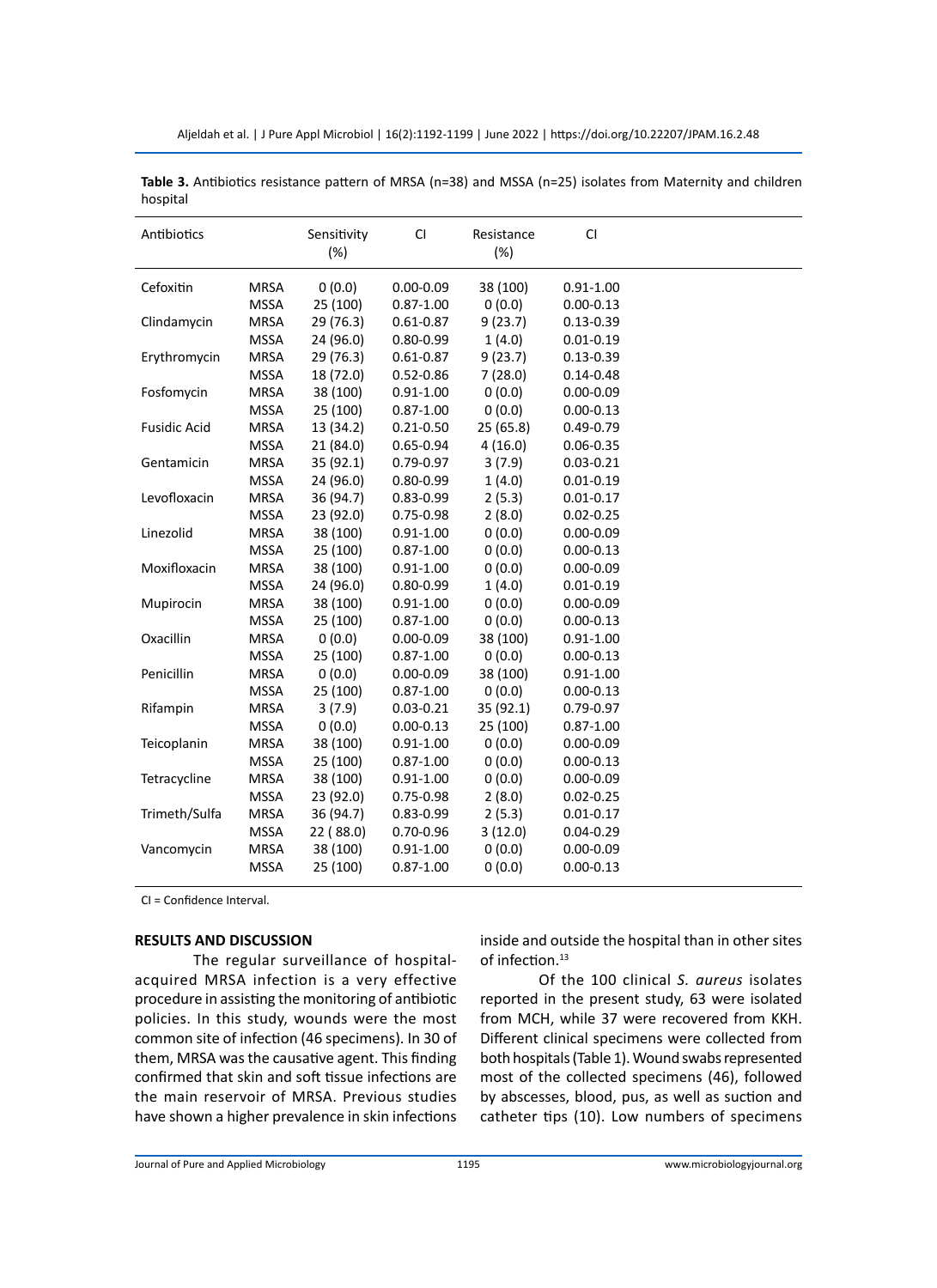Aljeldah et al. | J Pure Appl Microbiol | 16(2):1192-1199 | June 2022 | https://doi.org/10.22207/JPAM.16.2.48

| Location   | Antibiotic<br>resistance<br>pattern (n) | Antibiotics which are resistant                | No. of<br>MRSA |
|------------|-----------------------------------------|------------------------------------------------|----------------|
| <b>KKH</b> | R1 (6)                                  | CE, OX, PE, CL, ER, MO                         | 1              |
|            | R <sub>2</sub> (6)                      | CE, OX, PE, CL, ER, LI                         | 1              |
|            | R3 (6)                                  | CE, OX, PE, CL, ER, FU                         | 1              |
|            | R4 (7)                                  | CE, OX, PE, CL, ER, GM, LI                     | 1              |
|            | R5 (7)                                  | CE, OX, PE, ER, LE, MO, TE                     | 1              |
|            | R6 (7)                                  | CE, OX, PE, ER, LE, MO, FU                     | 1              |
|            | R7 (8)                                  | CE, OX, PE, CL, ER, FU, MU, TE                 | 1              |
|            | R8 (9)                                  | CE, OX, PE, ER, GM, LE, MO, TE, TR             | 1              |
|            | R9 (10)                                 | CE, OX, PE, CL, ER, FU, GM, LE, MO, RA         | 1              |
|            | R <sub>10</sub> (10)                    | CE, OX, PE, CL, ER, FU, GM, RA, TE, TR         | 1              |
|            | R <sub>11</sub> (11)                    | CE, OX, PE, CL, ER, FU, LE, MO, MU, TE, TR     | 1              |
|            | R12 (12)                                | CE, OX, PE, CL, ER, FO, FU, GM, LI, MU, TE, TE | 1              |
| <b>MCH</b> | R1 (6)                                  | CE, OX, PE, RA, MO, LE                         | 1              |
|            | R2 (6)                                  | CE, OX, PE, RA, FU, TE                         | 4              |
|            | R3 (6)                                  | CE, OX, PE, RA, CL, ER                         | 2              |
|            | R4 (6)                                  | CE, OX, PE, RA, FU, GM                         | 3              |
|            | R5 (7)                                  | CE, OX, PE, RA, FU, CL, ER                     | 6              |
|            | R6 (9)                                  | CE, OX, PE, RA, FU, CL, ER, LE, TR             | 1              |

**Table 4.** MRSA Resistant patterns and multidrug-resistant from King Khalid Hospital (n=12) and Maternity and children hospital (n=17)

CE- Cefoxitin, CL- Clindamycin, ER- Erythromycin, FO- Fosfomycin, FU- Fusidic Acid, GM- Gentamicin, LE- Levofloxacin, LI- Linezolid, MO- Moxifloxacin, MU- Mupirocin, OX- Oxacillin, PE- Penicillin, RA-Rifampin, T- Teicoplanin, TE-Tetracycline, TR- Trimeth/Sulfa, VA- Vancomycin. King Khalid Hospital, KKH; Maternity and children hospital, MCH.

were obtained from purulent discharge (3) as well as urine, sputum, and ear, nasal, and throat swabs (1). In a recent European study, the most common species in skin and soft tissue infections was *S. aureus* (71% of cases), with 22.5% being MRSA.14 In Saudi Arabia, *S. aureus* was shown to be the most common cause of infection in wounds, skin, and soft tissue, and these sites also showed the highest prevalence of MRSA.15,16 Al-Hamad et al. found that the vast majority of MRSA isolates collected in Qatif from 2006 to 2015 were obtained from wound and pus specimens.<sup>17</sup>

Of the 100 clinical *S. aureus* isolates from both hospitals, 61 were identified as MRSA (23 out of 37 (62.16%) from KKH, and 38 out of 63 (60.31%) from MCH. Thirty MRSA isolates (49.1%) were isolated from wound swabs, while 6 (9.8%) were isolated from pus and blood specimens.

The antibiotic susceptibility data for MRSA and methicillin-susceptible *S. aureus* (MSSA) are summarized in Table 2. MRSA isolates had higher resistance rates to various antibiotics than MSSA isolates. Resistance to cefoxitin (30 μg-1),

oxacillin (8  $\mu$ g-1), and penicillin (10  $\mu$ g-1) was found in all MRSA isolates (100%). In contrast, no MRSA strains resistant to vancomycin were isolated from either of the hospitals.

MRSA has become an enormous problem because it is hardly treated and develops resistance.<sup>18</sup> During the six months examined in this study, the prevalence of MRSA was 62.2% in KKH and 60.31% in MCH. These values are very high compared with those of previous reports from other hospitals in Saudi Arabia.<sup>18</sup> This could be attributed to the special environmental and host factors at Hafar Al-Batin, which is a border town near Iraq, Kuwait, and Jordan. MRSA incidence varies across Saudi Aria and is therefore not uniform. Low MRSA occurrence (5–7.5%) was regularly found in the early 1990s, rising drastically to 91% after 19957. In Saudi Arabia, the mean prevalence of MRSA was 29.9% from January 1990 to April 20118. A study conducted in 2013 compiled information on MRSA in Saudi Arabia between 2002 and 2012, covering five regions (Makkah, Dahran, Riyadh, Assir, and Al-Gouf)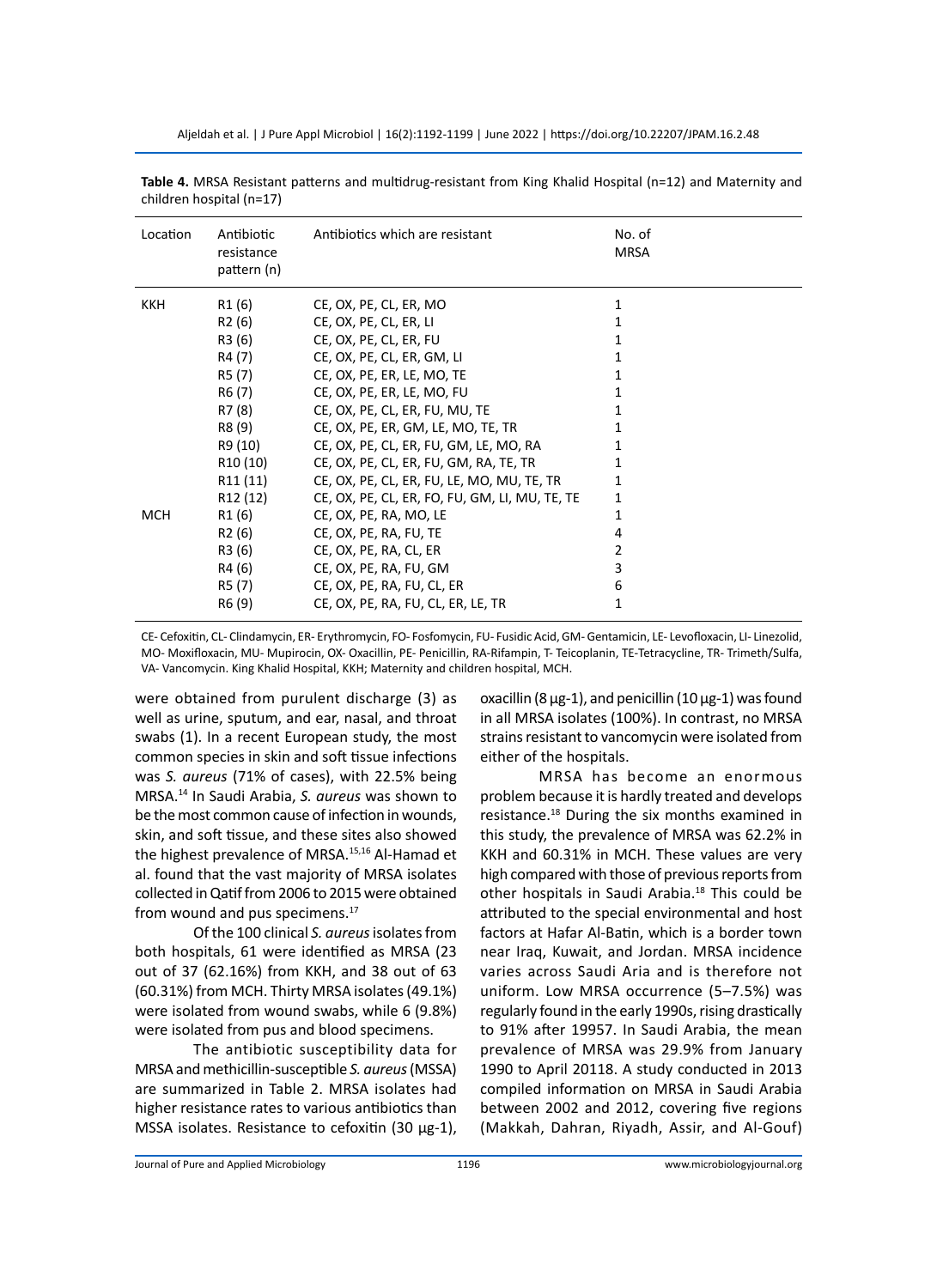and including 26 published research articles. This study concluded that 35.6% of the 22,793 strains of *S. aureus* were MRSA (95% CI, 0.28–0.42; P < 0.01).<sup>9</sup> In Saudi Arabia's Eastern Zone (Al-Sharqia), the prevalence of MRSA has continued to vary. MRSA prevalence was reported to be 2.3% in Al-Hasa, $^{18}$  5.9% in Daharan, $^{19}$  and 38.4-47.2 % in Al-Khobar.20,21 Nevertheless, the proportion of MRSA was 22.1% and 24% in Daharan and Al-Ahsa, respectively.<sup>22,23</sup> In contrast, other studies from regional countries have shown higher MRSA prevalence (>50% in Jordan, Egypt, and Cyprus).<sup>24</sup> MRSA prevalence was shown to be 13.2% in Qatar and 32% in Kuwait.<sup>25,26</sup> At an international scale, MRSA incidence also varies greatly between countries (e.g., 54.6% in Portugal versus 38.2% in Italy and 1.2% Denmark) (European Centre for Disease Prevention and Control)<sup>2</sup>.

In this study, resistance to other antibiotics greatly varied between the two hospitals (Tables 2 and 3). In KKH, MRSA showed lower resistance rates to fosfomycin and teicoplanin (one isolate; 4.3%), rifampin (two isolates; 8.7%) as well as linezolid, mupirocin, and trimethoprim/sulfamethoxazole (3 isolates each; 13%). Resistance to other antibiotics differed, and greater resistance to erythromycin, clindamycin, fusidic acid, tetracycline, and moxifloxacin was found. All MRSA strains in MCH were susceptible to fosfomycin, linezolid, moxifloxacin, mupirocin, teicoplanin, and tetracycline, while most isolates showed resistance to rifampicin and fusidic acid (35 (92.1%) and 25 (65.8%), respectively).

This study demonstrated that approximately half of the MRSA strains isolated from KKH and MCH were MDR (52.2 and 44.7%, respectively), with considerable variation in the antibiotics to which they were resistant. Vancomycin was the most effective agent, followed by teicoplanin, fosfomycin, linezolid, and mupirocin, in both hospitals (Tables 2–4). Resistance to β-lactam and closely related antibiotics may be caused by the production of beta-lactamase (an enzyme that inactivates the  $β$ -lactam ring).<sup>27</sup> The most common reason for the development of multi-drug resistant MRSA is the indiscriminate use of antibiotics without drug sensitivity testing.<sup>28</sup> Many studies conducted in Saudi Arabia have reported similar data, with MDR-MRSA rates of 85.2%,<sup>29</sup> 55%,<sup>30</sup> and 32.14%.<sup>31</sup> The first-line prescription for MRSA treatment has been vancomycin. 32,33 However, vancomycin use should be limited to MRSA infections for which other medications are not suitable.

Antibiotic susceptibility patterns and MDR are summarized in Table 4. Twelve MRSA strains (52.2%) from KKH and 17 (44.7%) from MCH harbored resistance to three or more antimicrobials as well as penicillin, oxacillin, and cefoxitin. There was considerable variation in antibiotic resistance patterns between the two hospitals. Twelve different patterns were shown from KKH, with a high number of antibiotics to which the isolates were resistant (6–12 antibiotics). MCH showed only 6 patterns, with a lower number of antibiotics to which they were resistant (6–9 antibiotics).

#### **CONCLUSIONS**

In conclusion, our findings demonstrate that MRSA is a serious problem in Saudi Arabia. Compared with MSSA isolates, MRSA isolates showed a higher prevalence of multidrug resistance. Vancomycin remains the mainstay treatment for MRSA infections. The rise in MDR-MRSA prevalence emphasizes the importance of sound infection treatment in hospitals.

#### **ACKNOWLEDGMENTS**

 The authors extend their appreciation to the Deanship of Scientific Research at the University of Hafr Al-Batin for funding this work.

#### **CONFLICT OF INTEREST**

The authors declare that there is no conflict of interest.

#### **AUTHORS' CONTRIBUTION**

All authors designed the experiments. ESF, EMT and SYM performed the experiments. MA, ESF and BA analyzed the data. EMT and SYM wrote the manuscript. All authors read and approved the manuscript for final publication.

#### **FUNDING**

This research was funded by the Deanship of Scientific Research, Hafr Al-Batin University, Saudi Arabia under grant no. RGP-S-0012-1443.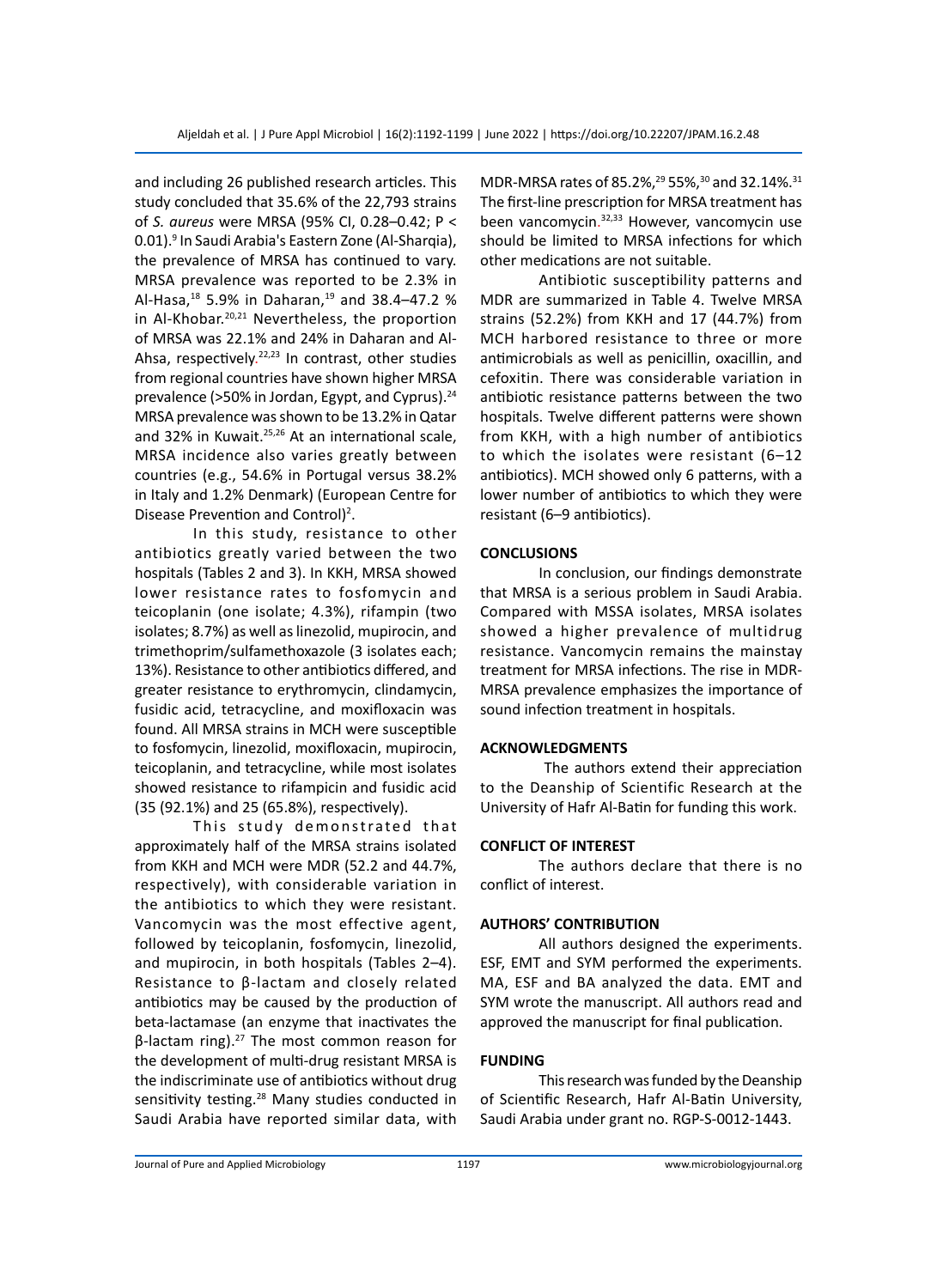#### **DATA AVAILABILITY**

All datasets generated or analyzed during this study are included in the manuscript.

### **ETHICS STATEMENT**

This study was approved by the Institutional Ethics Committee, King Khalid Hospital (KKH), and Maternity and Children Hospital (MCH), Hafr Al-Batin, Saudi Arabia with reference number: KACST No. H-05-FT-083.

#### **REFERENCES**

- 1. Nejad ASM, Shabani S, Bayat M, Hosseini SE. Antibacterial Effect of Garlic Aqueous Extract on *Staphylococcus aureus* in Hamburger. *Jundishapur J Microbiol.* 2014;7(11):e13134. doi: 10.5812/jjm.13134
- 2. European Centre for Disease Prevention and Control. Antimicrobial resistance surveillance in Europe 2011. 2012. http://www.ecdc.europa.eu/en/publications/ publications/antimicrobial-resistance-surveillanceeurope-2011.pdf.Last accessed on 24. February 2014.
- 3. Mehta AP, Rodrigues C, Sheth K, Jani S, Hakimiyan A, Fazalbhoy N. Control of methicillin resistant *Staphylococcus aureus* in a tertiary care Centre-A fiveyear study. *J Med Microbiol.* 1998;16:31-34.
- 4. Lee AS, Huttner B, Harbarth S. Control of Methicillinresistant *Staphylococcus aureus*. *Infect Dis Clin North Am*. 2011;25(1):155-179. doi: 10.1016/j. idc.2010.11.002
- 5. Strausbaugh LJ, Crossley KB, Nurse BA, Thrupp LD. Antimicrobial resistance in long-term-care facilities. *Infect Control Hosp Epidemiol*. 1996;17(2):129-140. doi: 10.2307/30141013
- 6. McDonald M. The epidemiology of methicillin resistant *Staphylococcus aureus*: Surgical relevance 20 years on. *ANZ journal of surgery.* 1997;67(10):682-685. doi: 10.1111/j.1445-2197.1997.tb07108.x
- 7. Yezli S, Shibl AM, Livermore DM, Memish ZA. Antimicrobial resistance among gram-positive pathogens in Saudi Arabia. *J Chemother.* 2012; 24(3):125- 136. doi: 10.1179/1973947812y.0000000010
- 8. Aly M, Balkhy HH. The prevalence of antimicrobial resistance in clinical isolates from gulf corporation council countries. *Antimicrob Resist Infect Control.* 2012;1(1):26. doi: 10.1186/2047-2994-1-26
- 9. AL-Yousef SA, Mahmoud SY, Taha EM. Prevalence of methicillin-resistant *Staphylococcus aureus* in Saudi Arabia: systemic review and meta-analysis. *Afr J Cln Exper Microbiol.* 2013;14(3):146-154. doi: 10.4314/ ajcem.v14i3.5
- 10. Murray RR, Baron EJ, Jorgenson J H, Pfaller M A, Yolken RH. Manual of Clinical Microbiology. 2003; ASM Press, Washington, DC, USA, 8<sup>th</sup> edition, 2113 pages.
- 11. Clinical and Laboratory Standards Institute. Performance standards for antimicrobial susceptibility testing. 2014; CLSI Supplement M100-S24. Wayne, 34 (1), PA, USA.
- 12. Bell JM, Turnidge JD. High prevalence of oxacillinresistant *Staphylococcus aureus* isolates from

hospitalized patients in Asia-Pacific and South Africa: results from SENTRY antimicrobial surveillance program, 1998-1999. *Antimicrob Agents Chemother.*  2002;46(3):879-881. doi: 10.1128/aac.46.3.880- 882.2002

- 13. Ellis Simonsen SM, van Orman ER, Hatch BE, et al. Cellulitis incidence in a defined population. *Epidemiol Infect.* 2006;134(2):293-299. doi: 10.1017/ S095026880500484X
- 14. Sader HS, Farrell DJ, Jones RN. Antimicrobial susceptibility of Gram-positive cocci isolated from skin and skin-structure infections in European medical centres. *Int J Antimicrob Agents.* 2010;36(1):28-32. doi: 10.1016/j.ijantimicag.2010.03.016
- 15. Asghar AH, Momenah AM. Methicillin Resistance among *Staphylococcus aureus* isolates from Saudi Hospitals. *Med Princ Pract.* 2006;15(1):52-55. doi: 10.1159/000089386
- 16. Asghar AH. Frequency and antibiotic susceptibility of gram-positive bacteria in Makkah hospitals. *Ann Saudi Med.* 2011;31(5):462-468. doi: 10.4103/0256- 4947.84622
- 17. Al-Hamad AM, Alfaraj AA, Altowaileb J, et al. Incidence and antibiotic susceptibility of MRSA infections in a Saudi Arabian Hospital: a 10-year surveillance study. *J Infect Dev Ctries.* 2018;12(6):454-461. doi: 10.3855/ jidc.9778
- 18. Panhotra BR, Saxena AK, Al-Mulhim AS. Chloramphenicol susceptible methicillin resistant *Staphylococcus aureus* in eastern region of Saudi Arabia. *Saudi Med J.* 2005;26(7):1149-1151
- 19. Al-Tawfiq JA. Incidence and epidemiology of methecillin-resistant *Staphylococcus aureus* infection in a Saudi Arabian hospital, 1999-2003. *Infect Control Hospit Epidemiol.* 2006;27(10):1137-1139. doi: 10.1086/507971
- 20. Bukharie HA. Increasing threat of communityacquired methicillin-resistant *Staphylococcus aureus*. *Am J Med Sci.* 2010;340(5):378-381. doi: 10.1097/ maj.0b013e3181e95fdc
- 21. Akhtar N, Alzahrani A, Obeid O, Dassal D. *In vitro*  ciprofloxacin resistance patterns of gram positive bacteria isolated from clinical specimens in a teaching hospital in Saudi Arabia. *J Ayub Med Coll Abbottabad.*  2009;21(3):54-56.
- 22. Al-Tawfiq JA, Abed MS. Prevalence and antimicrobial resistance of health care associated bloodstream infections at a general hospital in Saudi Arabia. *Saudi Med. J*. 2009;30(9): 1213–1218.
- 23. Ahmad S, Alenzi FQ, Al-Juaid NF, Ahmed S. Prevalence and antibiotic susceptibility pattern of Methicillin Resistant *Staphylococcus aureus* at Armed Forces Hospital in Saudi Arabia. *Bangladesh Med. Res. Counc. Bull.* 2009; 35(1): 28-30.
- 24. Borg MA, de Kraker M, Scicluna E, et al. Prevalence of methicillin-resistant *Staphylococcus aureus* (MRSA) in invasive isolates from southern and eastern Mediterranean countries. *J Antimicrob Chemother.* 2007;60(6):1310-1315. doi: 10.1093/jac/dkm365
- 25. Kha FY, Elshafie SS, Almaslamani M, et al. Epidemiology of bacteraemia in Hamad general hospital, Qatar: a one-year hospital-based study. *Travel Medicine and*